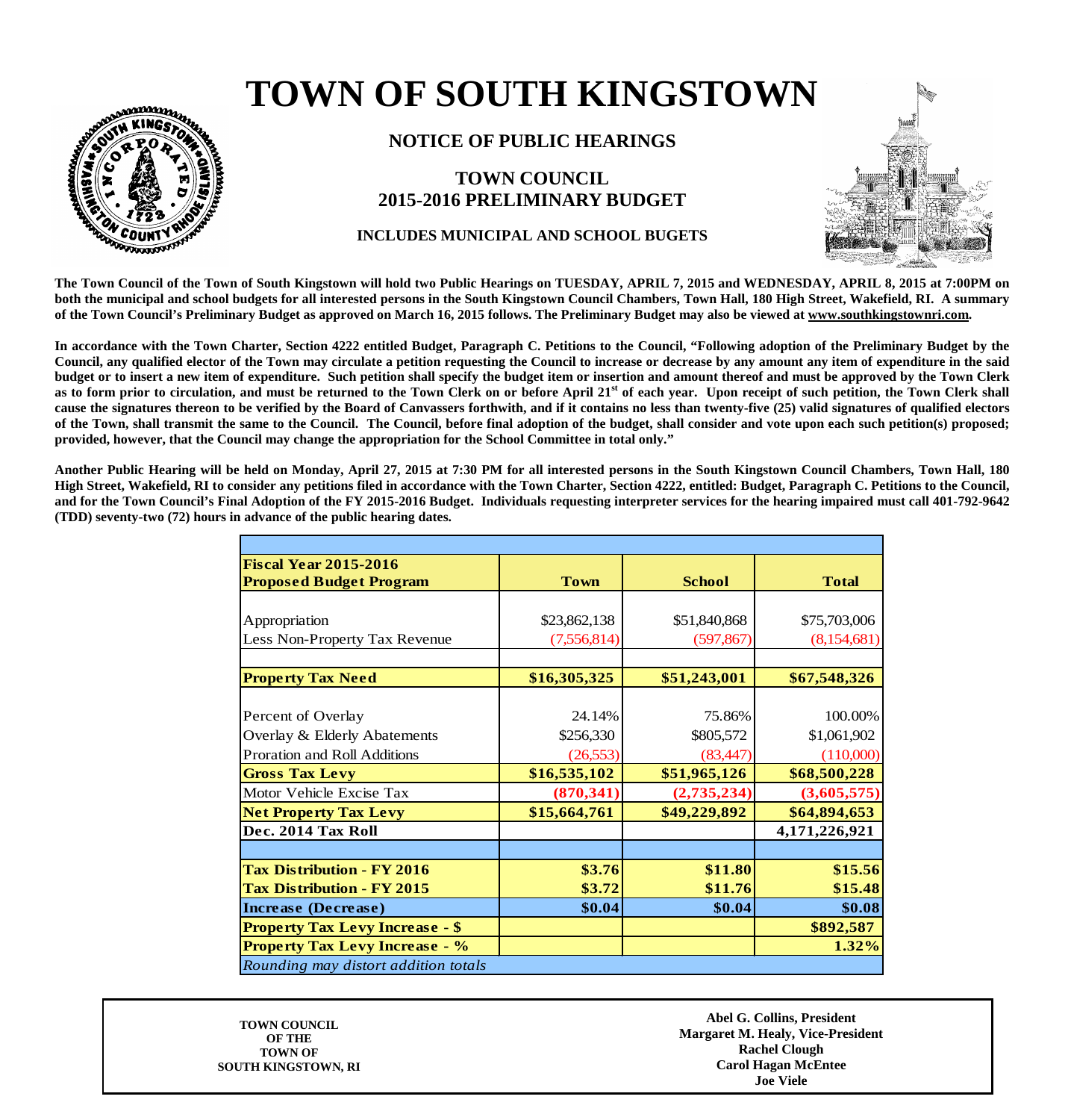| <b>General Fund</b>                  | 2013-2014     | 2014-2015      | 2015-2016          |
|--------------------------------------|---------------|----------------|--------------------|
| <b>Expenditure Statement</b>         | <b>Actual</b> | <b>Adopted</b> | <b>Recommended</b> |
| <b>General Administration</b>        | \$3,451,988   | \$3,542,938    | \$3,506,062        |
| <b>Public Safety Program</b>         | 9,576,251     | 10,103,560     | 10,516,624         |
| <b>Public Services Program</b>       | 2,727,218     | 2,899,241      | 2,967,368          |
| <b>Recreation Program</b>            | 1,617,515     | 1,752,909      | 1,804,803          |
| Library Program                      | 1,146,945     | 1,171,116      | 1,179,156          |
| <b>Miscellanous Support Services</b> | 1,053,886     | 1,096,269      | 1,125,467          |
| Tax Transfer to Schools              | 49,131,442    | 49,614,070     | 50,313,756         |
| Tax Transfer to Other Funds          | 366,331       | 382,471        | 406,347            |
| Non Municipal Agencies Support       | 190,615       | 196,115        | 197,515            |
| Capital Outlays                      | 1,231,406     | 1,286,000      | 1,292,600          |
| Municipal Debt Service               | 3,219,624     | 2,822,564      | 2,393,308          |
| Total General Fund                   | \$73,713,221  | \$74,867,253   | \$75,703,006       |
|                                      |               |                |                    |
| <b>General Fund</b>                  | 2013-2014     | 2014-2015      | 2015-2016          |
| <b>Revenue Statement</b>             | <b>Actual</b> | <b>Adopted</b> | <b>Recommended</b> |
| Current Year Tax Levy                | \$66,246,788  | \$66,600,977   | \$67,548,326       |
| Prior Year Taxes and Penalty         | 935,204       | 913,500        | 908,500            |
| Payment in lieu of Taxes             | 252,960       | 251,269        | 254,300            |
| <b>Other Fund Transfers</b>          | 48,475        | 14,325         | 8,450              |
| <b>State Revenue Sources</b>         | 2,622,619     | 2,513,928      | 2,445,421          |
|                                      |               |                |                    |
| <b>Local Revenues</b>                | 3,600,092     | 3,561,922      | 3,614,825          |
| <b>School Fund Transfers</b>         | 271,088       | 186,332        | 248,185            |
| <b>Undesignated Fund Balance</b>     | 1,000,000     | 825,000        | 675,000            |
| <b>Total General Fund Income</b>     | \$74,977,225  | \$74,867,253   | \$75,703,006       |

| <b>School Fund</b>                    | 2013-2014     | 2014-2015      | 2015-2016          |
|---------------------------------------|---------------|----------------|--------------------|
| <b>Expenditure Statement</b>          | <b>Actual</b> | <b>Adopted</b> | <b>Recommended</b> |
| <b>Salaries</b>                       | \$33,255,938  | \$33,432,548   | \$33,902,295       |
| <b>Benefits</b>                       | 13,209,747    | 13,368,135     | 13,533,092         |
| <b>Professional Services</b>          | 1,092,430     | 1,311,387      | 1,277,233          |
| <b>Property Services</b>              | 767,401       | 669,472        | 653,582            |
| <b>Other Services</b>                 | 6,583,369     | 7,038,879      | 7,183,839          |
| <b>Supplies</b>                       | 1,513,589     | 1,577,144      | 1,598,414          |
| Equipment                             | 715,218       | 1,204,908      | 981,573            |
| <b>Total School Fund Expenditures</b> | \$57,137,692  | \$58,602,473   | \$59,130,028       |
|                                       |               |                |                    |
| <b>School Fund</b>                    | 2013-2014     | 2014-2015      | 2015-2016          |
| <b>Revenue Statement</b>              | <b>Actual</b> | <b>Adopted</b> | <b>Recommended</b> |
| State Aid                             | \$7,731,421   | \$7,510,097    | \$7,280,000        |
| Group Home Aid                        | 375,000       | 308,034        | 301,000            |
| High Cost Special Education Aid       | 0             | 0              | 40,000             |
| <b>Total State Revenue</b>            | \$8,106,421   | \$7,818,131    | \$7,621,000        |
| <b>Tuition Income</b>                 | \$172,689     | \$210,272      | \$210,272          |
| <b>School Trust Funds</b>             | 20,069        | 20,000         | 20,000             |
| Designated Funds                      | 535,000       | 400,000        | 400,000            |
| Medicaid                              | 558,718       | 500,000        | 525,000            |
| Miscellaneous                         | 43,846        | 40,000         | 40,000             |
| <b>Total Local Revenue</b>            | \$1,330,322   | \$1,170,272    | \$1,195,272        |
| <b>Property Tax Appropriation</b>     | \$49,131,442  | \$49,614,070   | \$50,313,756       |
| <b>Total School Fund Revenue</b>      | \$58,568,185  | \$58,602,473   | \$59,130,028       |

| <b>Peace Dale Office Building</b> | 2013-2014     | 2014-2015      | 2015-2016          |
|-----------------------------------|---------------|----------------|--------------------|
| <b>Expenditure Statement</b>      | <b>Actual</b> | <b>Adopted</b> | <b>Recommended</b> |
| <b>Personnel Services</b>         | \$24,918      | \$30,722       | \$32,524           |
| <b>Contractual Services</b>       | 40,006        | 46,000         | 51,148             |
| <b>Materials and Supplies</b>     | 2.864         | 4,591          | 5,216              |
| Capital Improvements              | O             | 7,000          | 5,000              |
| Miscellaneous Expenses            | 3.293         | 3,806          | 3,650              |
| <b>Total PDOB Expenditures</b>    | \$71,081      | \$92,119       | \$97,539           |
|                                   |               |                |                    |
| <b>Peace Dale Office Building</b> | 2013-2014     | 2014-2015      | 2015-2016          |
| <b>Revenue Statement</b>          | <b>Actual</b> | <b>Adopted</b> | <b>Recommended</b> |
| Rental Income                     | \$79,311      | \$85,823       | \$88,323           |
| Income - Self Support             | 15,006        | 13,500         | 14,000             |
| <b>Investment Income</b>          | 647           | 1,000          | 500                |
| <b>Total PDOB Income</b>          | \$94,964      | \$100,323      | \$102,823          |
|                                   |               |                |                    |

| <b>Neighborhood Guild</b>       | 2013-2014     | 2014-2015       | 2015-2016          |
|---------------------------------|---------------|-----------------|--------------------|
| <b>Expenditure Statement</b>    | <b>Actual</b> | <b>Budgeted</b> | <b>Recommended</b> |
| Administration                  | \$470,067     | \$456,460       | \$454,162          |
| Debt Service Payment            | 55,438        | 53,688          | 51,875             |
| <b>Front Desk</b>               | 35,477        | 35,928          | 40,680             |
| <b>Senior Programs</b>          | 28,465        | 42,099          | 36,200             |
| <b>Youth Programs</b>           | 36,215        | 39,648          | 35,524             |
| Music Programs                  | 101,397       | 88,197          | 98,917             |
| <b>Adult Programs</b>           | 40,277        | 44,444          | 44,259             |
| Arts Programs                   | 51,402        | 56,041          | 61,459             |
| <b>Total Guild Expenditures</b> | \$818,735     | \$816,504       | \$823,075          |
|                                 |               |                 |                    |
| <b>Neighborhood Guild</b>       | 2013-2014     | 2014-2015       | 2015-2016          |
| <b>Revenue Statement</b>        | <b>Actual</b> | <b>Budgeted</b> | <b>Recommended</b> |
| <b>Trust Fund Revenues</b>      | \$482,899     | \$446,450       | \$446,348          |
| Fund Balance & Invest Income    | 25,102        | 25,200          | 25,100             |
| Program Revenues                | 339,191       | 344,854         | 352,510            |
| <b>Total Guild Income</b>       | \$847,192     | \$816,504       | \$823,958          |
|                                 |               |                 |                    |

| <b>Senior Services Fund</b>               | 2013-2014     | 2014-2015 | 2015-2016                  |
|-------------------------------------------|---------------|-----------|----------------------------|
| <b>Expenditure Statement</b>              | Actual        |           | <b>Adopted Recommended</b> |
| <b>Transportation Program</b>             | \$63,090      | \$68,121  | \$70,649                   |
| <b>Nutrition Program</b>                  | 112,194       | 111,780   | 115,335                    |
| Day Services Program                      | 325,306       | 335,277   | 300,546                    |
| Senior Center Program                     | 289,169       | 289,901   | 297,744                    |
| <b>Total Senior Services Expenditures</b> | \$789,759     | \$805,079 | \$784,274                  |
|                                           |               |           |                            |
| <b>Senior Services Fund</b>               | 2013-2014     | 2014-2015 | 2015-2016                  |
| <b>Revenue Statement</b>                  | <b>Actual</b> |           | <b>Adopted Recommended</b> |
| South Kingstown Gen. Fund Transfer        | \$363,331     | \$378,171 | \$402,047                  |
| Narragansett Contribution                 | 110,594       | 114,856   | 120,929                    |
| North Kingstown Contribution              | 37,291        | 31,614    | 33,580                     |
| State Aid                                 | 164,409       | 174,454   | 154,688                    |
| Client Payments                           | 79,486        | 85,069    | 65,000                     |
| Miscellaneous Income                      | 8,786         | 5,915     | 8,030                      |
| Oliver Watson Trust Fund                  | 5,000         | $\theta$  | $\theta$                   |
| Assigned Fund Balance                     | 20,000        | 15,000    | $\theta$                   |
| <b>Total Senior Services Income</b>       | \$788,897     | \$805,079 | \$784,274                  |
|                                           |               |           |                            |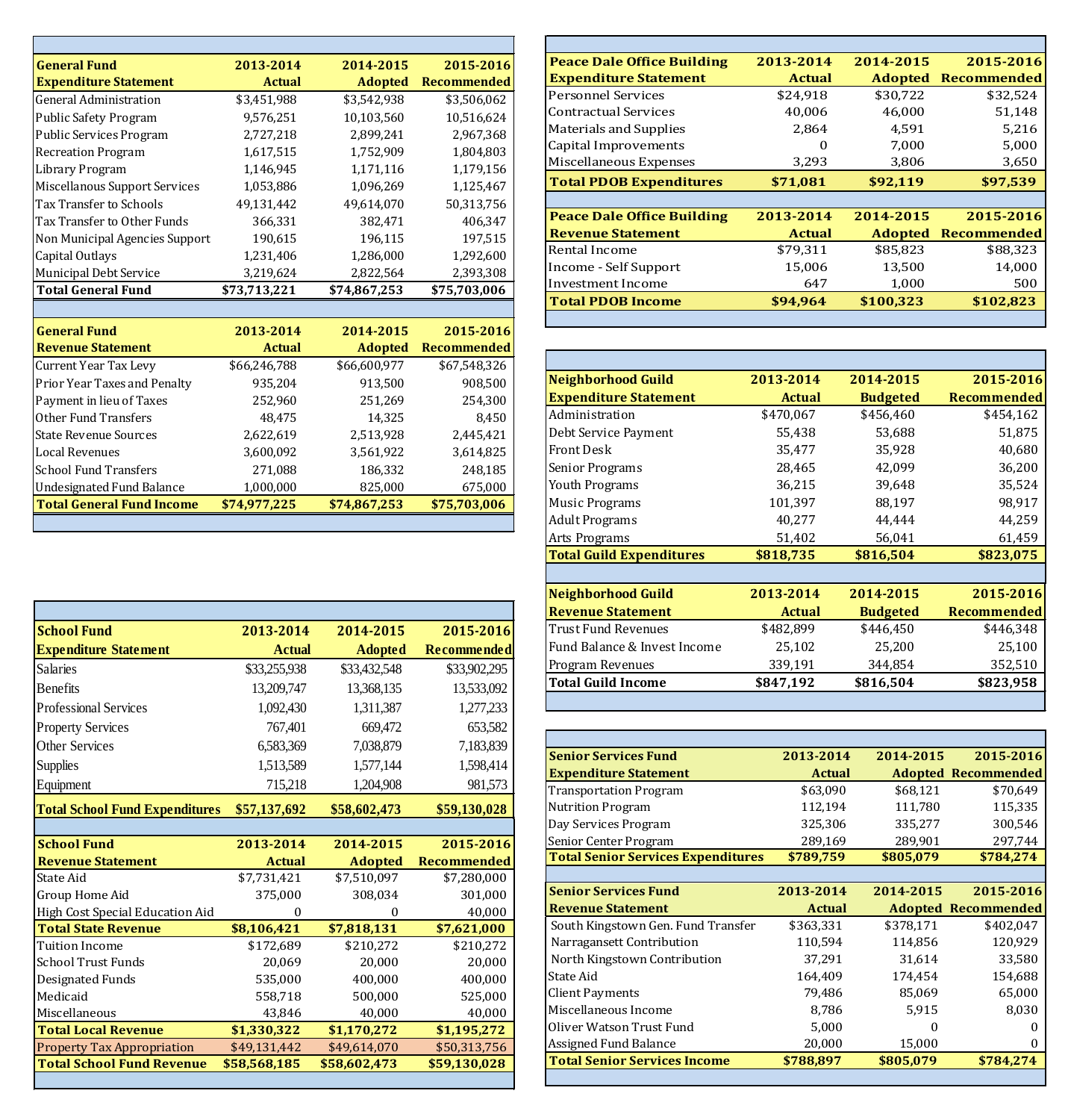| <b>Water Enterprise Fund</b>         | 2013-2014     | 2014-2015      | 2015-2016          | <b>Wastewater Enterprise Fund</b>         | 2013-2014     | 2014-2015      | 2015-2016   |
|--------------------------------------|---------------|----------------|--------------------|-------------------------------------------|---------------|----------------|-------------|
| <b>Expenditure Statement</b>         | <b>Actual</b> | <b>Adopted</b> | <b>Recommended</b> | <b>Expenditure Statement</b>              | <b>Actual</b> | <b>Adopted</b> | Recommended |
| Source Of Supply                     | \$167,508     | \$228,729      | \$220,600          | <b>Wastewater General Treatment</b>       | \$776,939     | \$824,005      | \$887,305   |
| <b>Pumping Expenses</b>              | 11,095        | 8,943          | 12,465             | Sludge Process & Disposal                 | 724,390       | 869,329        |             |
| Transmission & Distribution          | 22,634        | 31,250         | 34,850             | Silver Lake Pumping Station               | 153,685       | 220,014        |             |
| <b>Accounting &amp; Collections</b>  | 24,400        | 5,600          | 0                  | Kingston Pumping Station                  | 102,685       | 158,011        |             |
| <b>Personal Services</b>             | 349,149       | 340,410        | 350,396            | <b>Local Pumping Station</b>              | 117,067       | 149,806        |             |
| Admin. & General Exp.                | 90,139        | 77,774         | 75,872             | <b>Local Collection System</b>            | 75,448        | 105,016        |             |
| Other Expenses                       | 302,668       | 365,000        | 304,715            | <b>Users Accounting Collection</b>        | 46,495        | 20,031         |             |
| <b>Total Water Fund Expenditures</b> | \$967,592     | \$1,057,706    | \$998,898          | Admin. & General Expen                    | 258,864       | 299,017        |             |
|                                      |               |                |                    | <b>Employee Benefits</b>                  | 3,238         |                |             |
|                                      |               |                |                    | Non-Operating Expenses                    | 654,986       | 798,628        |             |
| <b>Water Enterprise Fund</b>         | 2013-2014     | 2014-2015      | 2015-2016          | Total Wastewater Expenditures \$2,913,795 |               | \$3,443,857    | \$3,676,059 |
| <b>Revenue Statement</b>             | <b>Actual</b> | <b>Adopted</b> | <b>Recommended</b> |                                           |               |                |             |
| Meter Sales - Domestic               | \$727,045     | \$841,171      | \$810,793          | <b>Wastewater Enterprise Fund</b>         | 2013-2014     | 2014-2015      | 2015-2016   |
| Forfeited Disc & Penalties           | 4,514         | 2,200          | 3,500              | <b>Revenue Statement</b>                  | <b>Actual</b> | <b>Adopted</b> | Recommended |
| <b>Water Tank Rental Income</b>      | 239,043       | 245,677        | 252,561            | Domestic & Comercial Users                | \$1,519,578   | \$1,527,224    | \$1,623,330 |
| Special Serv - Turn Off/On           | 1,288         | 1,300          | 1,500              | University Of RI Cost Share               | 423,578       | 729,761        |             |
| Serv-Tap Main & Lay Serv             | 12,965        | $\theta$       | 0                  | <b>Industrial &amp; Special Users</b>     | 50,788        | 64,029         |             |
| Service Meter Install                | 7,232         |                | $\theta$           | Narragansett Cost Share                   | 722,551       | 839,357        |             |
| Investment Income                    | 3,882         | 2,500          | 3,000              | Diane Dr Customer Debt Prin.              | 24,000        | 25,000         |             |
| Miscellaneous Revenue                | 18,300        | 5,700          | 2,000              | Interest On Delinquent Payt               | 10,924        | 7,000          |             |
| State Of R.I. Water Protect.         |               | 2,062          | 2,296              | Int On MB Assessment                      | 375           |                |             |
| <b>Total Water Fund Income</b>       | \$1,014,270   | \$1,100,610    | \$1,075,650        | DD Delinquent Pmt Penalty                 | 3,670         |                |             |
|                                      |               |                |                    | Int On Diane Dr Assessment                | 4,113         | 5,128          |             |

| <b>Solid Waste Enterprise Fund</b>    | 2013-2014     | 2014-2015      | 2015-2016          |
|---------------------------------------|---------------|----------------|--------------------|
| <b>Expenditure Statement</b>          | <b>Actual</b> | <b>Adopted</b> | <b>Recommended</b> |
| <b>Station Recycling Operation</b>    | \$0           | \$400          | \$400              |
| Transportation/Disposal               | 230,062       | 262,400        | 279,900            |
| <b>Administration General Expense</b> | 58,827        | 62,766         | 67,647             |
| Other Expenses                        | 53,552        | 63,058         | 49,060             |
| General Solid Waste Program           | 24,266        | 28,251         | 28,370             |
| Superfund                             | 104,315       | 265,668        | 263,552            |
| <b>Total Solid Waste Expenditures</b> | \$471,022     | \$682,543      | \$688,929          |
|                                       |               |                |                    |
| <b>Solid Waste Enterprise Fund</b>    | 2013-2014     | 2014-2015      | 2015-2016          |
| <b>Revenue Statement</b>              | <b>Actual</b> | <b>Adopted</b> | <b>Recommended</b> |
| Transfer Station Rental - SK          | \$139,131     | \$150,000      | \$150,000          |
| <b>Hauling Licenses</b>               | 11,000        | 9,000          | 10,000             |
| Metered Tonnage                       | 253,495       | 262,400        | 279,900            |
| Residential Stickers/Tag Sales        | 61,182        | 66,250         | 66,250             |
| Investment Income                     | 2,434         | 2,000          | 2,000              |
| Miscellaneous Revenue                 | 3,215         | 24,065         | 16,100             |
| <b>RIRRC Recycling Revenue Reimb.</b> | 24,241        | 26,000         | 39,200             |
| Net Assets Forward To Operations      | $\theta$      | 142,828        | 125,479            |
| <b>Total Solid Waste Revenues</b>     | \$494,699     | \$682,543      | \$688,929          |
|                                       |               |                |                    |

| <b>Wastewater Enterprise Fund</b>         | 2013-2014     | 2014-2015        | 2015-2016          |
|-------------------------------------------|---------------|------------------|--------------------|
| <b>Expenditure Statement</b>              | <b>Actual</b> | <b>Adopted</b>   | <b>Recommended</b> |
| Wastewater General Treatment              | \$776,939     | \$824,005        | \$887,305          |
| Sludge Process & Disposal                 | 724,390       | 869,329          | 914,523            |
| <b>Silver Lake Pumping Station</b>        | 153,685       | 220,014          | 229,156            |
| Kingston Pumping Station                  | 102,685       | 158,011          | 159,587            |
| <b>Local Pumping Station</b>              | 117,067       | 149,806          | 154,102            |
| <b>Local Collection System</b>            | 75,448        | 105,016          | 107,249            |
| <b>Users Accounting Collection</b>        | 46,495        | 20,031           | 14,969             |
| Admin. & General Expen                    | 258,864       | 299,017          | 278,263            |
| <b>Employee Benefits</b>                  | 3,238         | 0                |                    |
| Non-Operating Expenses                    | 654,986       | 798,628          | 930,905            |
| Total Wastewater Expenditures \$2,913,795 |               | \$3,443,857      | \$3,676,059        |
|                                           |               |                  |                    |
| <b>Wastewater Enterprise Fund</b>         | 2013-2014     | 2014-2015        | 2015-2016          |
| <b>Revenue Statement</b>                  | <b>Actual</b> | <b>Adopted</b>   | <b>Recommended</b> |
| Domestic & Comercial Users                | \$1,519,578   | \$1,527,224      | \$1,623,330        |
| University Of R I Cost Share              | 423,578       | 729,761          | 653,443            |
| <b>Industrial &amp; Special Users</b>     | 50,788        | 64,029           | 71,279             |
| Narragansett Cost Share                   | 722,551       | 839,357          | 909,746            |
| Diane Dr Customer Debt Prin.              | 24,000        | 25,000           | 25,000             |
| Interest On Delinquent Payt               | 10,924        | 7,000            | 10,000             |
| Int On MB Assessment                      | 375           | 0                | 0                  |
| <b>DD Delinquent Pmt Penalty</b>          | 3,670         | $\boldsymbol{0}$ | 0                  |
| Int On Diane Dr Assessment                | 4,113         | 5,128            | 4,668              |
| Septic Haulers                            | 261,419       | 281,400          | 301,000            |
| <b>Investment Income</b>                  | 10,599        | 10,000           | 10,000             |
| Miscellaneous Revenue                     | 22,351        | 16,000           | 17,000             |
| National Grid Elec Rebate                 | 6,000         | 0                | 0                  |
|                                           |               |                  |                    |
| <b>General Fund</b>                       | 3,000         | 4,300            | 4,300              |
| Net Assets Forward To Ops                 | 0             | 0                | 46,294             |

| FY 2015-2016 Budget Program          | 2013-2014     | 2014-2015     | 2015-2016                  |
|--------------------------------------|---------------|---------------|----------------------------|
| <b>All Funds</b>                     | <b>Actual</b> |               | <b>Adopted Recommended</b> |
| General Fund                         | \$73,713,221  | \$74.867.253  | \$75.703.006               |
| School Fund                          | 57.137.693    | 58.602.473    | 59.130.028                 |
| Water Fund                           | 967,592       | 1.057.706     | 998,898                    |
| Wastewater Fund                      | 2.913.795     | 3.443.857     | 3.676.059                  |
| Solid Waste Fund                     | 471.022       | 682.543       | 688,929                    |
| Peace Dale Office Building           | 71.081        | 92.119        | 97.539                     |
| Neighborhood Guild                   | 818.735       | 816.504       | 823.075                    |
| Senior Services Program              | 789.759       | 805.079       | 784.274                    |
| <b>Total Program</b>                 | \$136,882,898 | \$140,367,533 | \$141,901,808              |
| Less Inter-Fund Transfers            | (49,497,773)  | (49,996,541)  | (50, 720, 103)             |
| <b>Net Municipal Program</b>         | \$87,385,125  | \$90,370,992  | \$91,181,705               |
| Rounding may distort addition totals |               |               |                            |